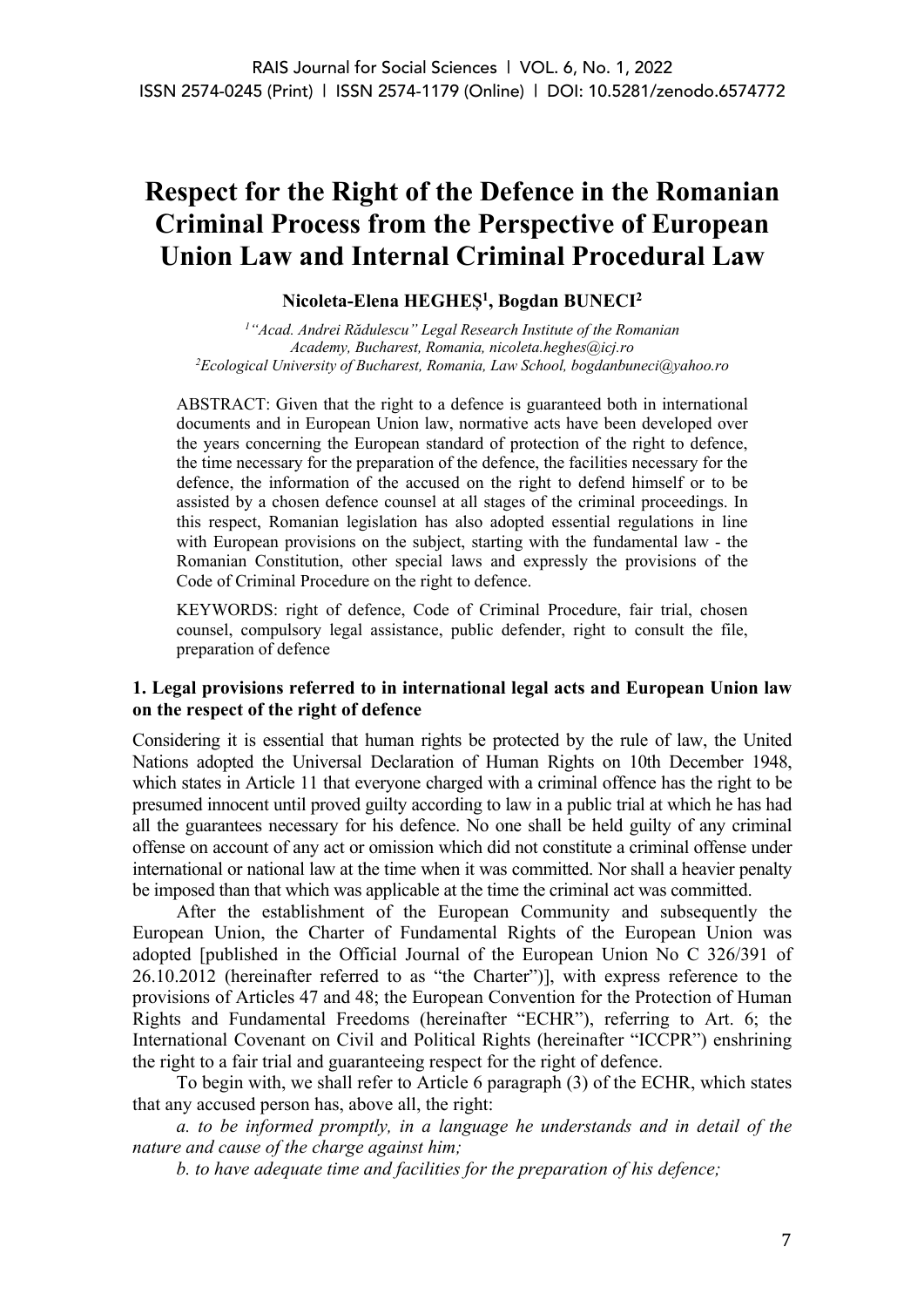*c. defend himself in person or through legal assistance of his own choosing and, if he does not have sufficient means to pay for legal assistance, a public defender should represent him free of charge in cases where the interests of justice so require;*

*d. to hear or call witnesses for the prosecution and to obtain the attendance and examination of witnesses for the defence under the same conditions as witnesses for the prosecution;*

*e. to have the free assistance of an interpreter if he does not understand or speak the language used at the hearing.*

Thus, the European Court of Human Rights states that the guarantees expressly set out in Article 6 paragraph (3) illustrate the concept of a fair trial in the sense of guaranteeing or contributing to guaranteeing the fairness of the criminal proceedings as a whole, and that in criminal matters accurate and complete information about the charges against an accused person, and therefore about the legal position which the court might take against him, is an essential condition of the fairness of the proceedings - Art. 6 paragraph 3 letter a) (see to this effect *Pelissier and Sassi v. France, paragraph 52; Sejdovic v. Italy, paragraph 90*). This information must actually be received by the accused, as a legal presumption of receipt is not sufficient, and this obligation to inform the accused is entirely incumbent on the prosecution and cannot be passively fulfilled by providing information without warning to the defence. The information must be adequate and full and, with regard to any change in the charge, he must have the necessary time and facilities to react to these changes and to organise his defence on the basis of any new information or allegations (*Mattoccia v. Italy, paragraph 60; Bäckström and Andersson v. Sweden*).

In situations where it is shown or there is reason to believe that the accused does not have sufficient knowledge of the language in which the information is communicated, the authorities must provide the accused with a translation (*Brozicek v. Italy, paragraph 41; Tabaï v. France*).

With regard to the provisions of Article 6 paragraph (3) letter (b) of the Convention - the ECHR looks at two elements of a genuine defence, relating to the question of facilities and that of time in that the activities relating to the defence of the accused must include "*everything necessary*" for the preparation of the trial (*Can v. Austria, paragraph 53; Gregačević v. Croatia, paragraph 51*) as well as the facilities and time granted to an accused to be assessed in the light of the circumstances of each case (*Iglin v. Ukraine, paragraph 65; Galstyan v. Armenia, paragraph 84*). The appropriate time limit must not be detrimental to the procedural rights of either party, but must take into account the nature of the trial, the complexity of the case and the stage of the proceedings (*Gregačević v. Croatia*).

With regard to the necessary facilitation, any accused must have access to the evidence in the case file throughout the proceedings in order to prepare a defence (Huseyn and Others v. Azerbaijan, paragraph 175), that the remand prisoner must have conditions of detention which allow him to read and write with a reasonable degree of concentration and for his lawyer to make observations, the facilities which the accused must have for consultation with his lawyer, and the fact that this right under Article 6 paragraph (3) letter (b) overlaps with the right to be assisted by a lawyer under Article 6 paragraph (3) letter (c) of the Convention (see, for example, *Lanz v. Austria, paras. 50-53; Öcalan v. Turkey (MC), para. 148; Trepashkin v. Russia (no. 2), paragraphs 159-168*).

With regard to the provisions of Article 6 paragraph (3) letter (c) governing particular aspects of the right to a fair trial guaranteed in paragraph 1 (*Correia de Matos v. Portugal (dec.); Foucher v. France, paragraph 30*) and three distinct rights of the accused are set out: the right to defend himself, to be assisted by a lawyer of his own choosing and to be assisted free of charge by a lawyer (*Pakelli v. Germany, paragraph*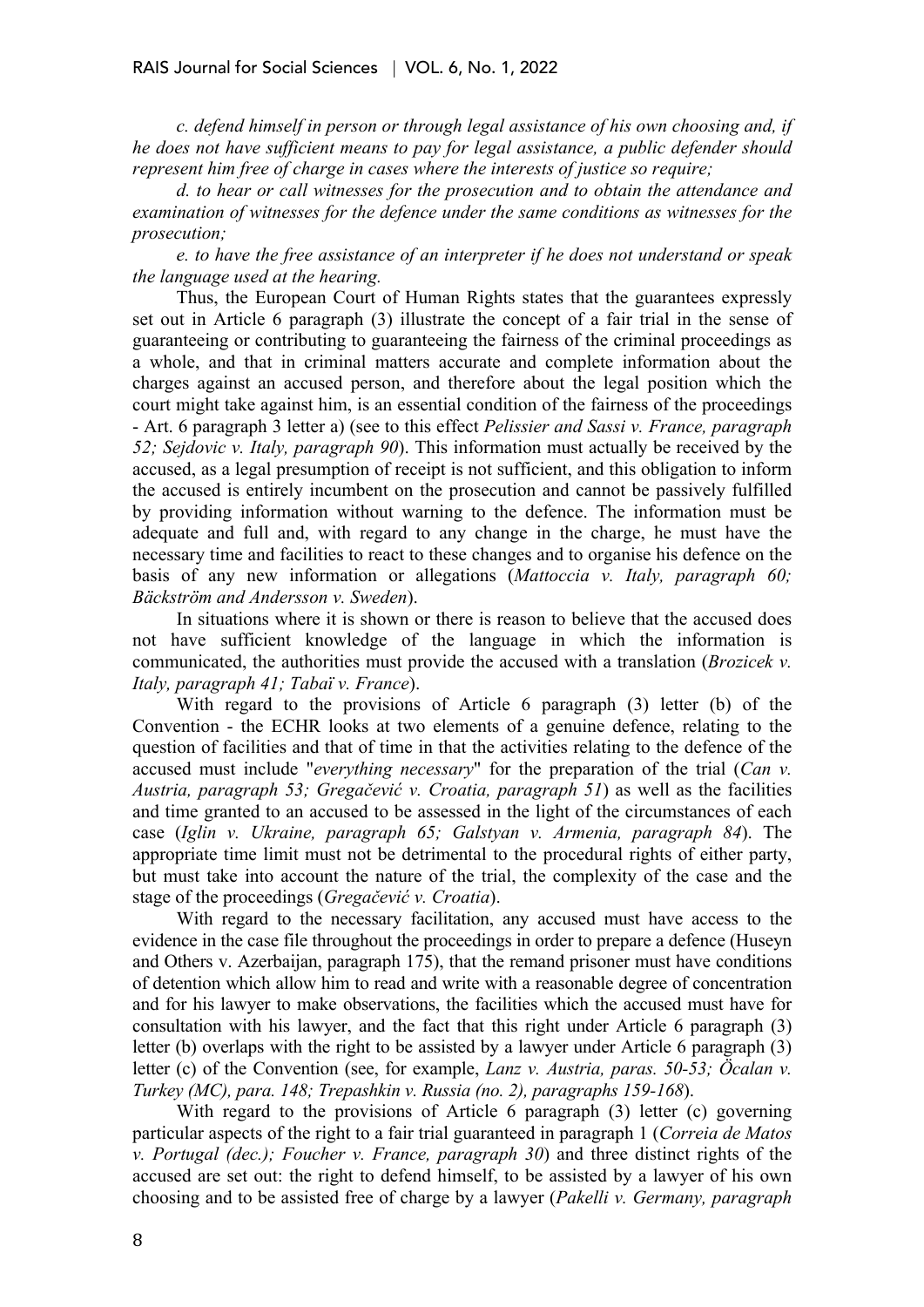*31*). As regards the right of self-defence, it allows the accused to defend himself, but it is not absolutely guaranteed because it is within the discretion of the Contracting State to appoint a lawyer to guarantee his right of defence (*Croissant v. Germany, paragraph 27; Lagerblom v. Sweden, paragraph 50*).

The fundamental elements of a fair trial are the right of any accused person to be effectively defended by a lawyer, and when they are detained or remanded in custody, they must have access to a lawyer from that moment. This right also derives from the fact that the accused may participate effectively in his criminal trial, but also includes the right to be assisted by a lawyer if necessary, and the mere presence of the lawyer cannot compensate for the absence of the accused (*Dayanan v. Turkey, para. 31, Lagerblom v. Sweden, paragraph 49, Zana v. Turkey (MC), paragraph 72*). If an accused who has been lawfully summoned does not appear for trial even without justification, he should not be deprived of the right to be defended by a lawyer (*Van Geyseghem v. Belgium (MC), paragraph 34, Krombach v. France, paragraph 89*), and in order for the right to legal assistance to be practical and effective and not merely theoretical, its exercise must not depend on the fulfilment of excessively formal conditions (see in this respect also *the Guide to Article 6 of the Convention - Right to a fair trial - criminal side - https://www.echr.coe.int/*).

The last right set out in Art. 6 paragraph (3) letter (c) concerning the right to legal aid must fulfil two conditions:

- To prove that he does not have sufficient financial means (some indications);

- Contracting States are only obliged to provide legal aid *"if the interests of justice so require" (Granger v United Kingdom, paragraph 46*).

With regard to the *"interests of justice"* the European Court in its practice has decided that the complexity of the case as well as the personal situation of the accused must be taken into account. This right to legal assistance must be *"concrete and effective"* in the sense that the accused has the right to discuss in private with the lawyer, the effective assistance of a lawyer to which the accused is entitled must not be prevented, and the obsessive limitation of the number and duration of visits by the defendant's lawyers must not be hindered, as these are further possible violations of the right to effective assistance (*Sakhnovskiy v. Russia (MC), paragraph 102, Öcalan v. Turkey (MC), paragraph 135*).

It should be pointed out that the case law of the European Court of Human Rights has led to the adoption of directives implementing the principle of mutual recognition of decisions in criminal matters and the right to information in criminal proceedings. Directive 2012/13/EU of the European Parliament and of the Council of 22 May 2012 on the right to information in criminal proceedings (published in the Official Journal of the European Union No L 142/1 of 01.06. 2012), which covers both suspects and accused persons in criminal proceedings and persons subject to a European Arrest Warrant and states in Article 3 that they must be informed promptly of the following procedural rights as they apply under national law, in order to ensure that those rights can be exercised effectively: *(a) the right to be assisted by a lawyer; (b) any right to free legal advice and the conditions for obtaining such advice; (c) the right to be informed of the charge in accordance with Article 6; (d) the right to interpretation and translation; (e) the right to remain silent*.

This information shall be in plain, accessible language and shall be provided orally or in writing. The Directive also indicates the right of access to case material of arrested persons or their lawyers, where a person is arrested and detained at any stage of the criminal proceedings, material in the possession of the competent authority which is essential to effectively challenge, in accordance with national law, the lawfulness of the arrest or detention.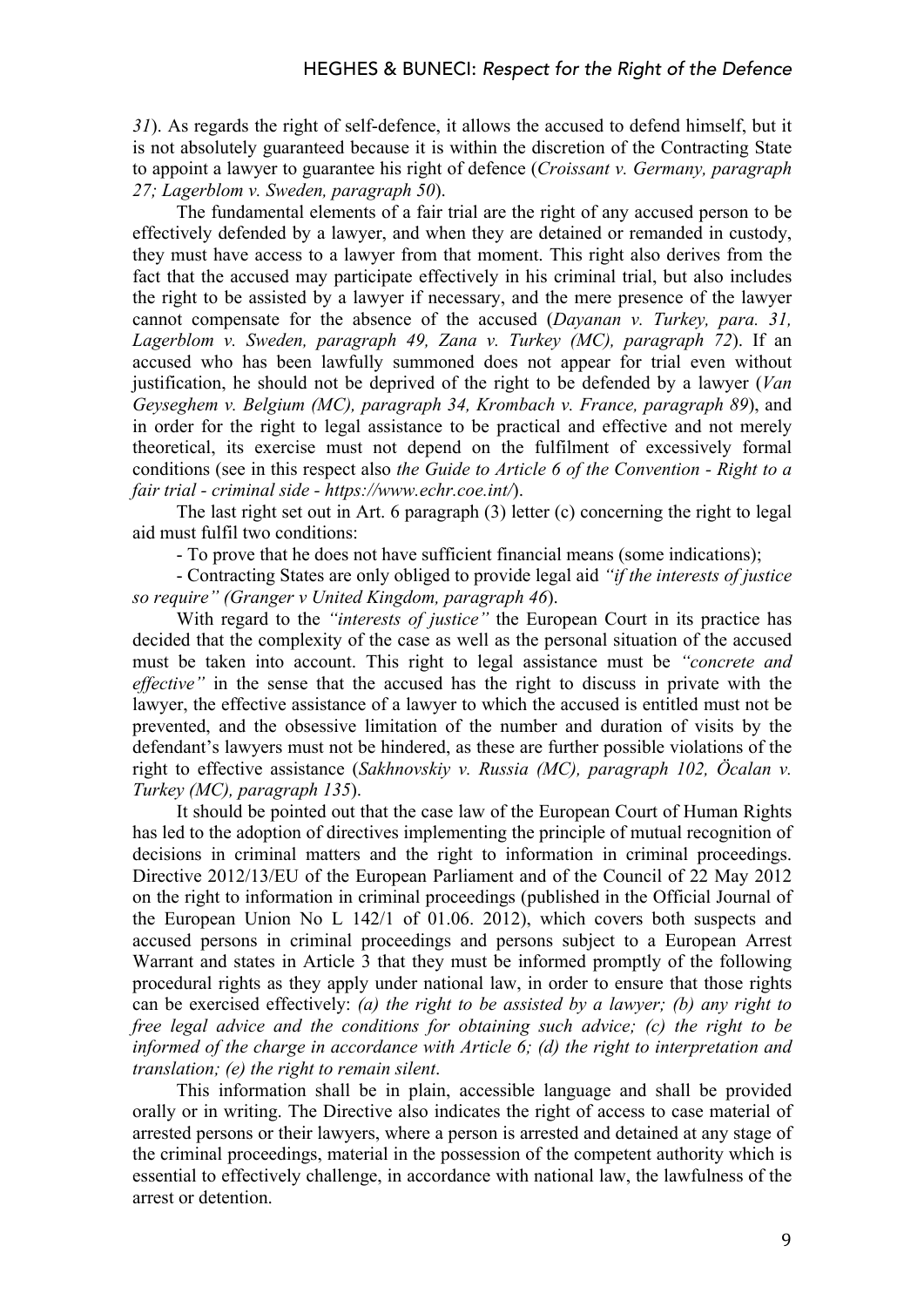Directive 2013/48/EU of the European Parliament and of the Council of 22 October 2013 on the right of access to a lawyer in criminal proceedings and in proceedings relating to the European Arrest Warrant, as well as the right of a third person to be informed after deprivation of liberty and the right to communicate with third persons and consular authorities during deprivation of liberty (published in the Official Journal of the European Union No. L 294/1 of 6.11.2013) which lays down minimum rules on the rights of suspects and accused persons in criminal proceedings *to have access to a lawyer*, setting out in Article 3 these rights, namely:

*(a) Before being questioned by the police or other law enforcement or judicial authority;*

*(b) In the course of an investigative or evidence-gathering exercise by law enforcement or other competent authorities in accordance with paragraph 3 letter (c);*

*(c) Without undue delay after deprivation of liberty;*

*(d) Where they have been summoned to appear before a court competent in criminal matters, in good time before they appear before that court.*

This right of access to a lawyer consists in the fact that suspects or accused persons have the right to have their lawyer present and participate effectively when they are questioned, in accordance with procedures under national law, but provided that such procedures do not prejudice the effective exercise and the substance of the right concerned.

Similar rights also apply when a person is wanted in the executing Member State after arrest pursuant to a European Arrest Warrant.

Once the suspected or accused person has been informed of the rights of access to a lawyer (in writing or orally), he or she has the opportunity to waive them, which is voluntary and unequivocal and can be done in writing or orally.

Similar provisions on ensuring the right of defence can be found in Directive (EU)  $2016/343$  of the European Parliament and of the Council of  $9<sup>th</sup>$  March 2016 on strengthening certain aspects of the presumption of innocence and the right to be present at trial in criminal proceedings (published in the Official Journal of the European Union L 65/1 of 11 March 2016), in Article 8 on the right of suspects and accused persons to be present at their own trial, that they may be represented by a mandated lawyer, who shall be appointed either by the suspect or accused person or by the State.

In order to comply with Directive 2013/48/EU on suspects and accused persons in criminal proceedings, those who are arrested under a European Arrest Warrant and who: are deprived of their liberty; must be assisted by a lawyer in accordance with Union or national law; must or may be present at an investigative or evidence-gathering act, Directive (EU) 2016/1919 of the European Parliament and of the Council of  $26<sup>th</sup>$ October 2016 on free legal assistance for suspects and defendants in criminal proceedings and for persons wanted for questioning in proceedings under the European Arrest Warrant (published in the Official Journal of the European Union L 297/1 of 4. 11.2016).

It should be noted that without prejudice to the right to a fair trial, the following situations *do not constitute deprivation of liberty* within the meaning of the Directive: the identification of the suspected or accused person; the determination of whether an investigation should be initiated; the verification of the possession of weapons or other similar security-related matters; the carrying out of investigative or evidence-gathering acts other than those explicitly mentioned in this Directive, such as body searches, physical examinations, blood tests, alcohol tests or similar tests, or the taking of photographs or fingerprints; the bringing of the suspected or accused person before a competent authority in accordance with the rules laid down in national law.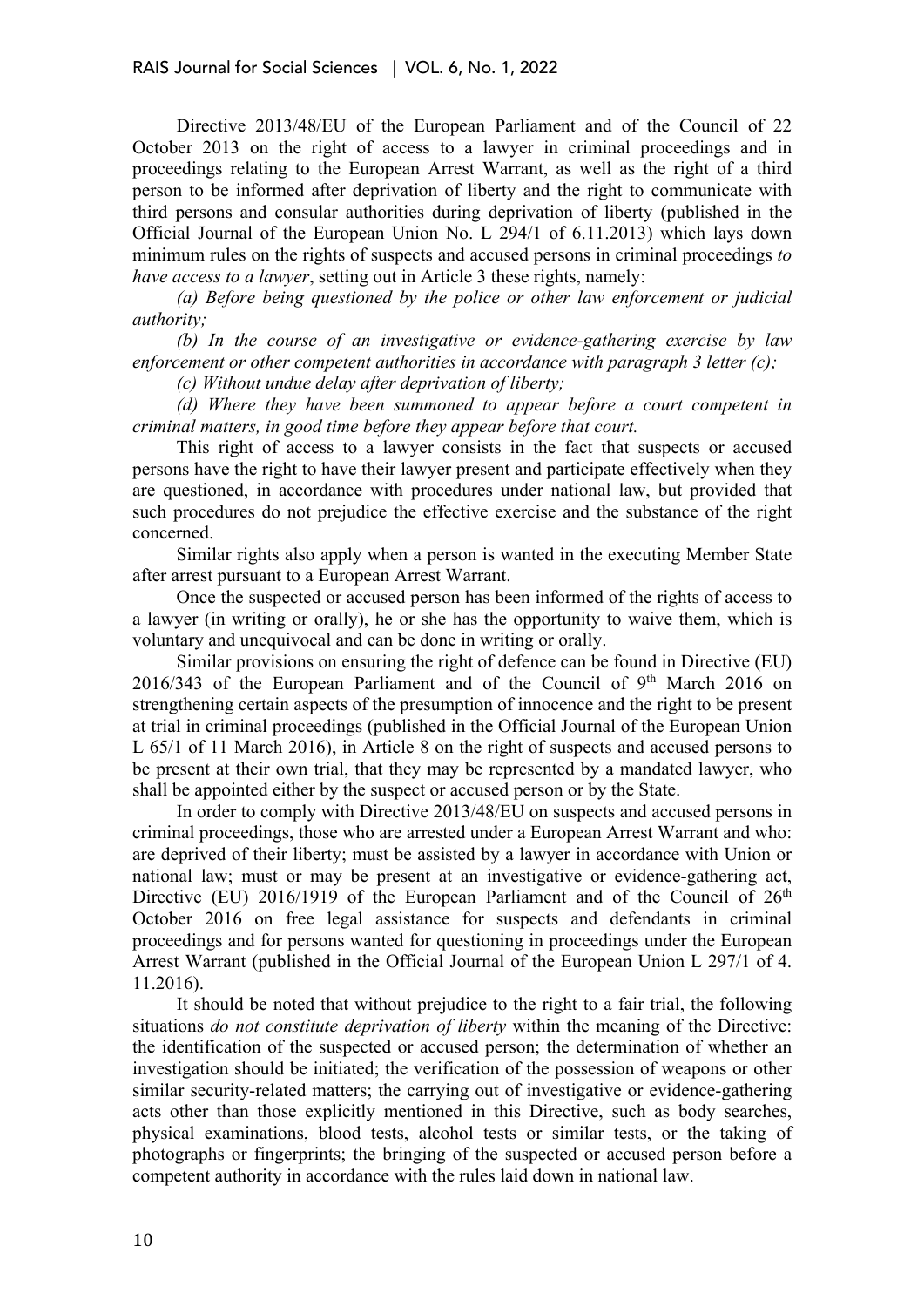Free legal assistance means the funding by a Member State of legal advice by a lawyer and applies to suspects and accused persons who do not have sufficient resources to cover the costs of legal advice by a lawyer. Here the criterion of material status is taken into account, subject to certain relevant and objective factors such as income, family situation of the person concerned, costs of legal assistance, standard of living in the Member State, and sometimes the *criterion of merits* is also applied, taking into account the seriousness of the offence, the complexity of the case, the severity of the sanction in question, to see whether the interests of justice require that free legal assistance be granted. Such assistance shall be granted only for the purpose of criminal proceedings in which the person concerned is suspected or accused of having committed a criminal offence, similarly free legal assistance shall also apply from the moment of arrest under a European Arrest Warrant until they are surrendered or until the decision refusing surrender becomes final.

The European Union has also established procedural safeguards for children (persons under 18 years old) by adopting Directive (EU) 2016/800 of the European Parliament and of the Council of 11<sup>th</sup> May 2016 on procedural safeguards for children who are suspected or accused persons in criminal proceedings (published in the Official Journal of the European Union L 132/1 of 11.05.2016).

This Directive applies to children who are suspects or accused persons in criminal proceedings until it is finally established that the suspected or accused person has committed a criminal offence, including, where applicable, until a conviction has been handed down and any appeal has been determined. If during the proceedings the child was under the age of 18 and has subsequently reached that age, this Directive shall apply taking into account all the circumstances of the case, including the maturity and vulnerability of the person concerned. Member States may decide not to apply this Directive to the person concerned when he or she has reached the age of 21 and they must ensure in national law the effective legal assistance of the child to be assisted by a lawyer pursuant to Article 6 of the ECHR. This legal assistance must be provided without undue delay, inform children that they are suspects or accused persons and must be provided with the compulsory assistance of a lawyer from any of the following points in time: *before being questioned by the police or other law enforcement or judicial authority; when an investigative or evidence-gathering act is carried out by the investigating or other competent authorities; without undue delay after deprivation of liberty; if they have been summoned to appear before a court having jurisdiction in criminal matters, in good time before they appear before that court*. Private interviews of the child and communication with the child's lawyer, including prior to questioning by the police or other law enforcement authorities, must be ensured when they are present before a judge or court competent to rule on detention at any stage of the proceedings as well as during detention.

#### **2. Domestic legal rules on criminal proceedings for the right of defence**

In view of the universal validity of the right to defence, Romania has also adopted this right in its domestic law through various normative acts and here we refer to Article 24 of the Romanian Constitution where the *right to defence* is guaranteed and the parties during criminal proceedings have the right to be assisted by a lawyer, elected or appointed ex officio; Law no. 51/1995 on the organization and exercise of the legal profession (republished in the Official Gazette, Part I, no. 440 of 24 May 2018), with reference to the legal assistance and representation before the courts, prosecution bodies of the parties (accused, civil party, civilly liable party) and the main subjects of proceedings (injured party, suspect) in criminal proceedings by lawyers; Code of Criminal Procedure (Law no. 135/2010, published in the Official Gazette, Part I, No.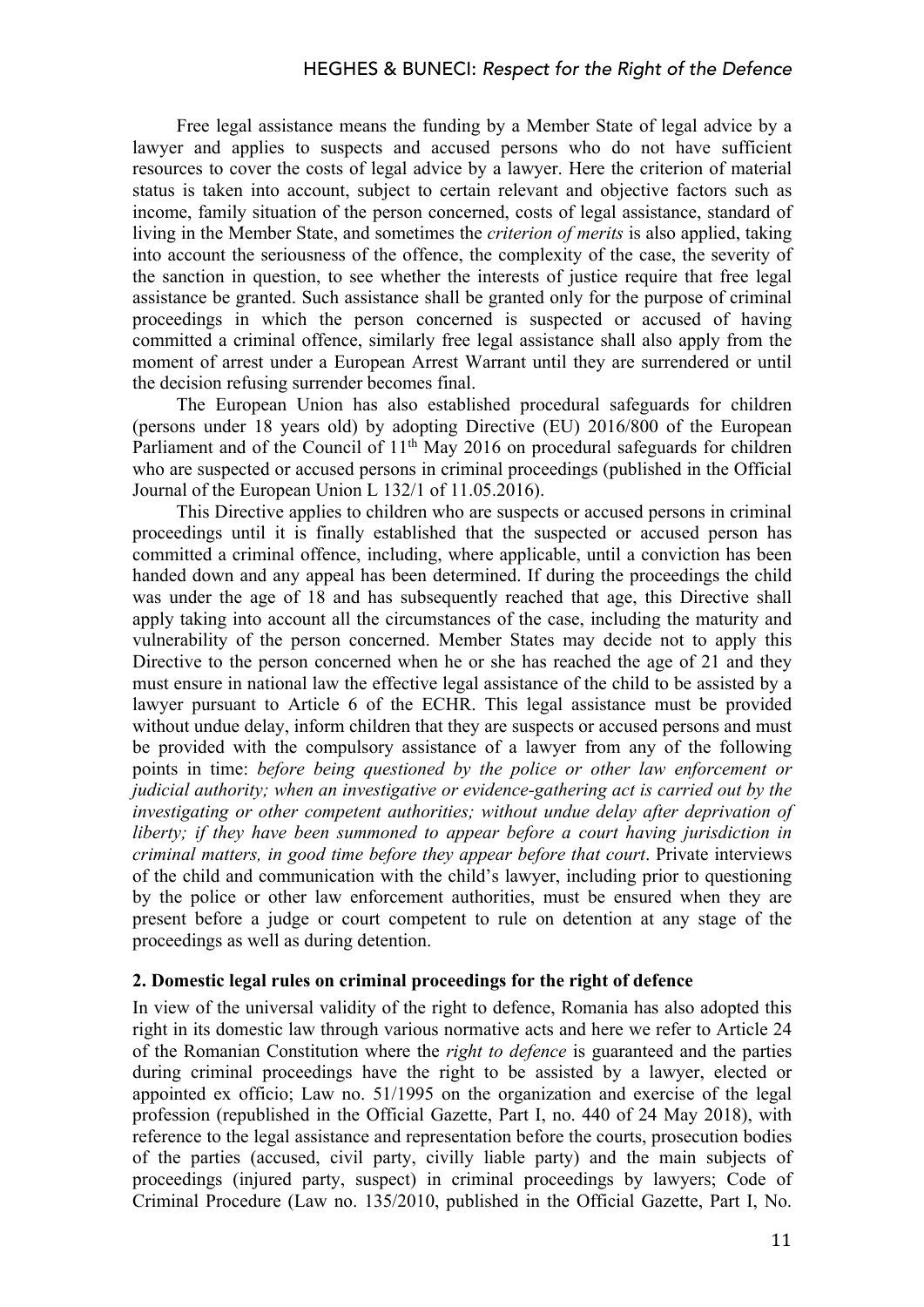486 of 15 July 2010), where the fundamental principles of the right of defence are expressly provided for in Article 10, in the provisions setting out the rights and obligations of the parties regarding legal assistance and representation (Articles 88 - 96), in the taking of preventive measures provided for in Articles 202 - 244, as well as during the trial and during ordinary and extraordinary appeals.

We must expressly point out that all these provisions relating to the right to defence respect both the treaties ratified by Romania, the rights and freedoms interpreted and applied in accordance with the Universal Declaration of Human Rights, and the European Union's Community regulations which are binding, taking precedence over contrary provisions in domestic laws, in compliance with the provisions of the Accession Treaty.

From an examination of the provisions of Article 10 of the Code of Criminal Procedure, we note that the parties and the main accused have the right to defend themselves or to be assisted by lawyers, and that both they and their lawyers have the right to have the time and facilities necessary for the preparation of their defence, and that the judicial authorities are obliged to inform the suspect immediately and before he is heard of the offence for which criminal proceedings are being conducted and its legal classification. The same rights are enjoyed by the accused against whom criminal proceedings have been brought and the legal framework of the case, as he is a party to the criminal proceedings and both the suspect and the accused are advised that they have the right not to make any statement. This right of defence must be *fully and effectively* exercised by the parties and the principal subjects of the proceedings throughout the criminal proceedings, and must be exercised in *good faith* in accordance with the purpose for which it has been recognized by law.

The criminal procedure provisions in Articles 88 - 96 of the Code of Criminal Procedure provide for issues related to the lawyer who assists or represents the parties or the main litigants in the criminal proceedings, under the conditions of the law, being obliged to do so when he is chosen or appointed ex officio to provide legal assistance, and when the parties or the litigants have contrary interests, they cannot be assisted or represented by the same lawyer.

Both the suspect and the accused have the right to be assisted by one or more lawyers throughout the criminal proceedings (*during the criminal prosecution, the pretrial proceedings and the trial - merits, ordinary or extraordinary appeals*), and the judicial bodies are obliged to inform them of this right. If a person is detained or arrested, he or she has the right to contact the lawyer, with the right to confidentiality of communications, subject to the necessary visual surveillance, security and security measures.

The legislator has also provided for situations in which legal assistance is mandatory - Article 90 of the Code of Criminal Procedure:

*a) When the suspect or defendant is a minor, interned in a detention centre or in an educational centre, when he/she is detained or arrested, even in another case, when against him/her the security measure of medical internment has been ordered, even in another case, as well as in other cases provided by law;*

*b) If the judicial body considers that the suspect or accused person would be unable to defend himself or herself;*

*c) In the course of proceedings in the pre-trial chamber and in the course of the trial in cases where the law provides for life imprisonment or imprisonment for more than five years for the offence committed.*

In Romanian judicial practice, the question has been raised whether the provisions of Art. 90 lit. c) of the Criminal Procedure Code on the mandatory legal assistance of the accused is only provided for natural persons or is also for legal persons. The High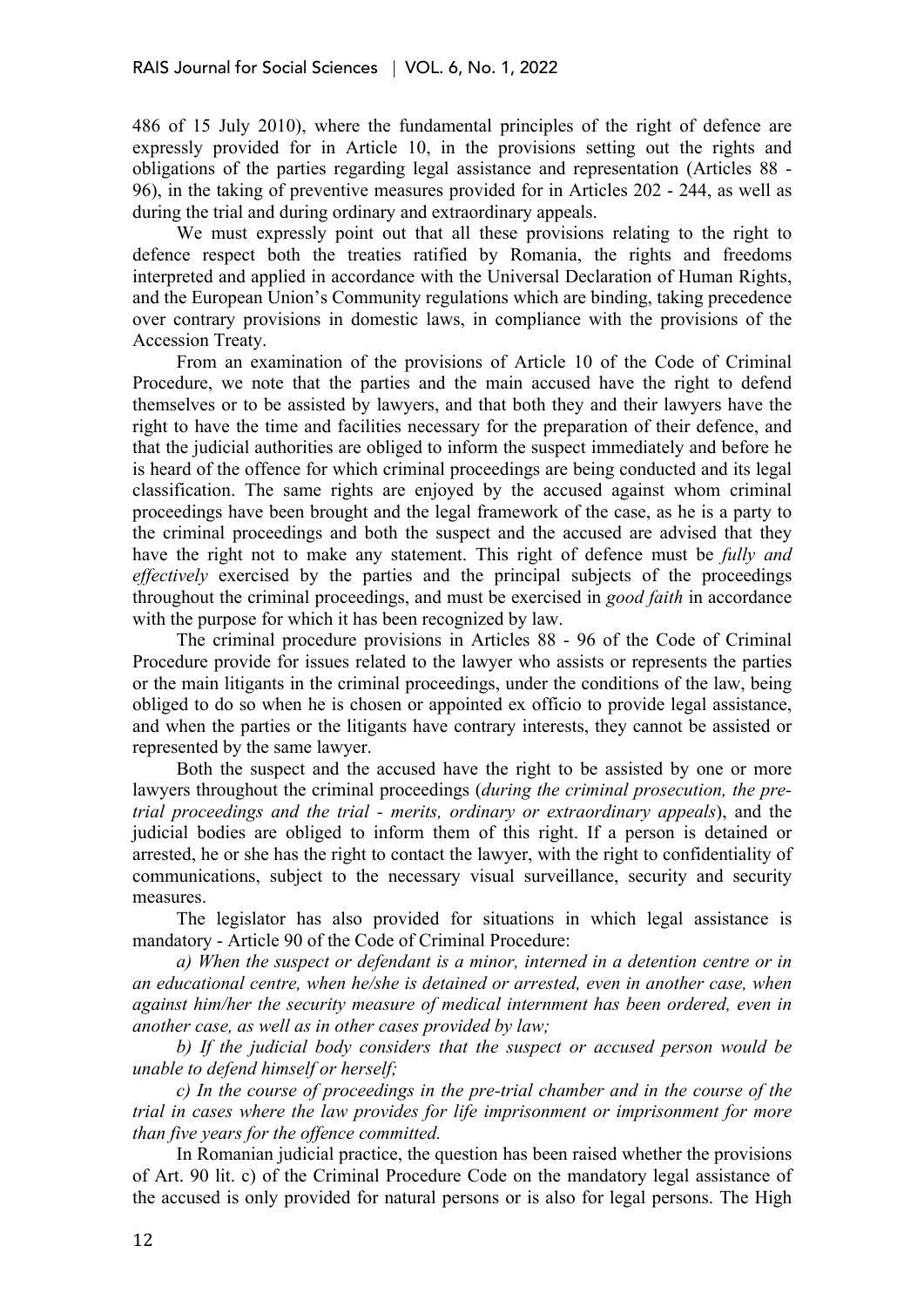Court of Cassation and Justice - *The Panel for Preliminary Ruling on Questions of Law* (the resolution of questions of law by the High Court of Cassation and Justice are binding for the courts from the date of publication of the decision in the Official Gazette of Romania, Part I - Art. 477 para. 3 of the Code of Criminal Procedure) by Decision no. 21/2016 ruled on the mandatory legal assurance in the case of a legal person, on the following grounds:

In the case law of the *European Court of Human Rights, the case of Fortum Oil and Gas Oy v. Finland was identified, in which it was held that Article 6 applies to legal persons to the same extent as it applies to natural persons and that a legal person may be considered as "accused of committing a criminal offence" in the autonomous sense that this expression has in the meaning of Art. 6 of the Convention, and the case of PayKar Yev Haghtanak Ltd v. Armenia, in which the European Court of Human Rights reiterated that, when remedies are regulated, Contracting States must ensure that legal and natural persons within their jurisdictions continue to enjoy the same guarantees of Art. 6 before courts of appeal as before courts of first instance.*

*The legal text, Article 90 of the Code of Criminal Procedure, which regulates the mandatory assistance of the suspect or defendant, in the provisions of letter (c) does not distinguish between the accused as a natural person and the accused as a legal person, nor does it limit the application of these provisions to the accused as a natural person.*

*According to Article 82 of the Code of Criminal Procedure, the defendant is the person against whom criminal proceedings are brought and may be either a natural person or a legal person. Thus, where the text of the law does not distinguish, neither must the court distinguish (ubi lex non distinguit, nec nos distinguere debemus). Whenever the legislator has wished to distinguish between a natural person defendant and a legal person defendant, it has expressly referred to one of these concepts [e.g., Article 90 letter (a) of the Code of Criminal Procedure].*

*Interpreting grammatically the text of Art. 90 letter c) of the Code of Criminal Procedure, it follows that what was taken into account is the penalty prescribed by law for the offence committed, in the meaning set out in Article 187 of the Criminal Code, i.e. the penalty prescribed by the text of the law incriminating the offence committed in its completed form, without taking into account any possible causes for reduction or increase of the penalty, so that compulsory legal aid is required by law in view of the seriousness of the offence.*

*Any solution to the contrary would lead to unequal treatment of the different parties to the proceedings and to an unjustified distinction in interpretation which the procedural law does not allow.*

*Moreover, this is not the only legal provision in the case of legal persons, where the penalty provided for in the rules of criminal procedure is taken into account, in the sense of Article 187 of the Criminal Code, the same reasoning being found in the determination of the fine for legal persons (Article 137 of the Criminal Code) in the case of the application of the additional penalty of dissolution of the legal person (Article 139 paragraph (1) letter (b) of the Criminal Code), and in the matter of the limitation of criminal liability of legal persons (Article 154 of the Criminal Code).*

*It is true that the penalties that may be imposed on a legal person do not include the penalties referred to in Article 90 letter (c) of the Criminal Code, as these are specific to the treatment of penalties applicable to natural persons, but this fact is not such as to lead to interpretations such as the exclusion of compulsory legal aid for legal persons.*

*The criminal liability of a legal person has certain particularities, which may also be reflected in the specific sanctions that can be applied to it.*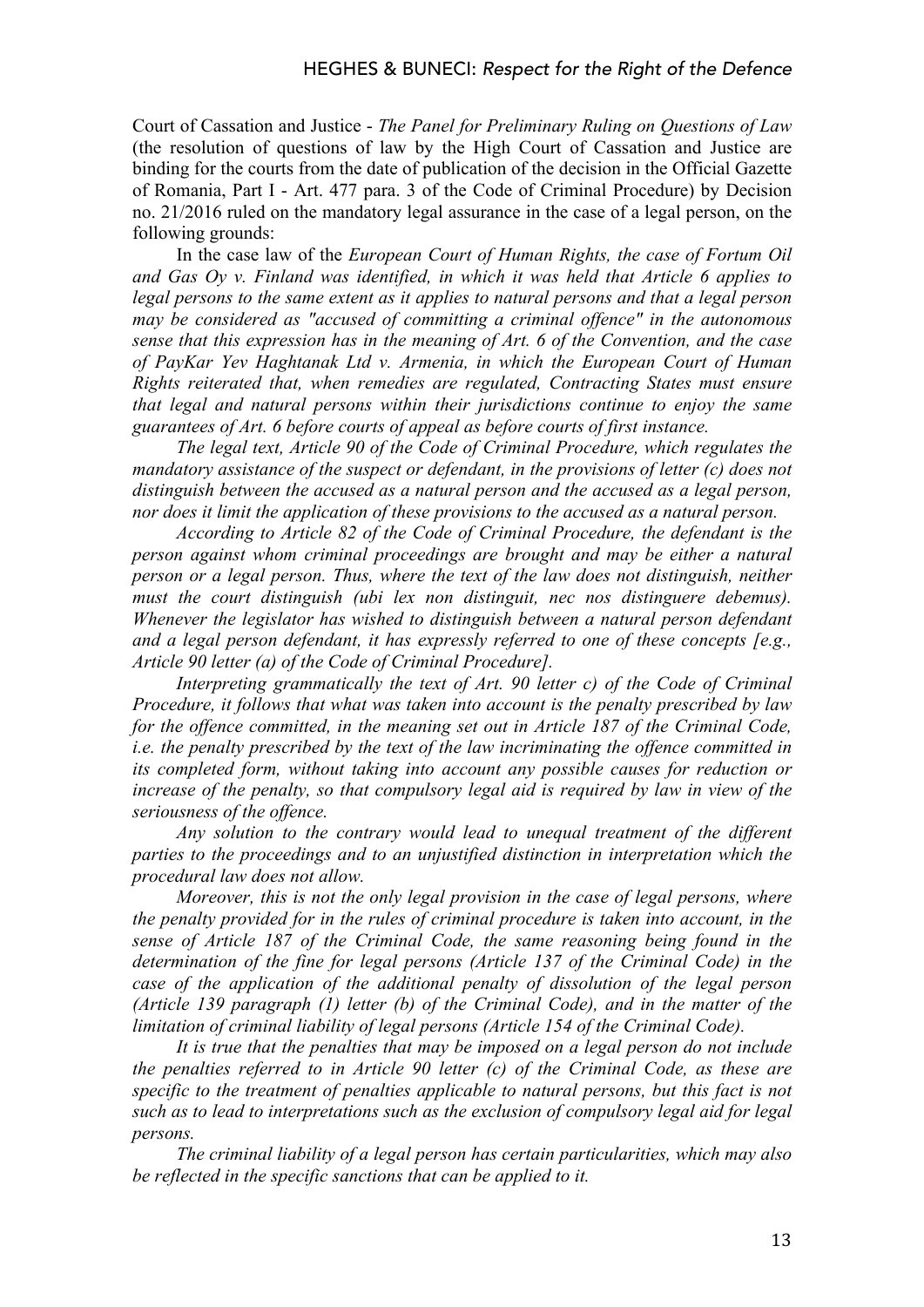*The main penalty is a fine, which the legislator has opted for because the legal person is identified with its assets, and a financial penalty, which is well proportioned, affects its financial interests, has the desired deterrent effect and ensures a public sense of fairness.*

*It follows, therefore, that in determining the need for compulsory legal aid to be provided to a legal person, in the context of Article 90 paragraph (1) letter (b) of the Criminal Code, it is necessary to take account of the fact that the defendant is a legal person. c) of the Code of Criminal Procedure, the penalty applicable to the legal person under Article 136 of the Criminal Code should not be taken into account, since the text of the law makes no reference to the subject of the proceedings concerned by the penalty of life imprisonment or imprisonment for more than 5 years, but only to the seriousness of the offence committed, reflected in the penalty provided for by law.*

The Romanian Code of Criminal Procedure regulates in the provisions of Articles 489 - 503 the procedure for holding a legal person criminally liable, stating that in the case of offences committed by legal persons where the main penalty is the fine provided for in Article 136 of the Criminal Code, in carrying out the object of activity in the interest of or on behalf of the legal person, from which there are no derogations regarding the mandatory legal assistance of the accused legal person, and the provisions of the preliminary chamber and trial procedure apply accordingly, as to the natural person.

The phrase *'duly applied'* in Article 90 letter c) of the Code of Criminal Procedure cannot be interpreted to the detriment of the legal person, in the sense of excluding the accused legal person from compulsory legal assistance.

To interpret the *'proper application'* of the provisions of Article 90 letter (c) of the Code of Criminal Procedure as meaning that the legal aid applicant is not entitled to be excluded from the scope of the legal aid of the Code of Criminal Procedure to the effect that they relate to the penalties applicable to the legal person under Art. 136 paragraph (2) and (3) of the Criminal Code, and not to the penalties provided for in the incriminating rules, to which Article 187 of the Criminal Code refers, is to exclude the legal person from compulsory legal aid, by way of interpretation, without a legal basis.

Accordingly, Article 489 of the Code of Criminal Procedure establishes the corresponding application of Article 90 letter c) of the Code of Criminal Procedure to the accused legal person, in the sense of referring these provisions to Article 187 of the Criminal Code.

The provisions of Art. 91 of the Criminal Procedure Code and the cases when the suspect or defendant has not chosen a lawyer, and if legal assistance is mandatory, the judicial body must take measures for the appointment of a lawyer ex officio, when: *the chosen lawyer is unjustifiably absent, fails to provide a substitute or unjustifiably refuses to defend, although the exercise of all procedural rights has been ensured, the judicial body shall arrange for the appointment of a lawyer of its own motion to replace him, giving him a reasonable time and facilities for the preparation of an effective defence, and shall mention this in the minutes or, where appropriate, in the closing of the hearing. In the course of the trial, where legal assistance is compulsory, if the chosen lawyer is absent without justification at the trial date, fails to arrange for a substitute or refuses to conduct the defence, even though the exercise of all procedural rights has been assured, the court shall arrange for the appointment of a lawyer to replace him, giving him at least three days to prepare his defence. The appointed public defender is obliged to appear whenever requested by the judicial body, ensuring a concrete and effective defence in the case.*

The criminal procedure law provides for the rights of the suspect's and defendant's lawyer to attend any act of criminal prosecution with some exceptions, to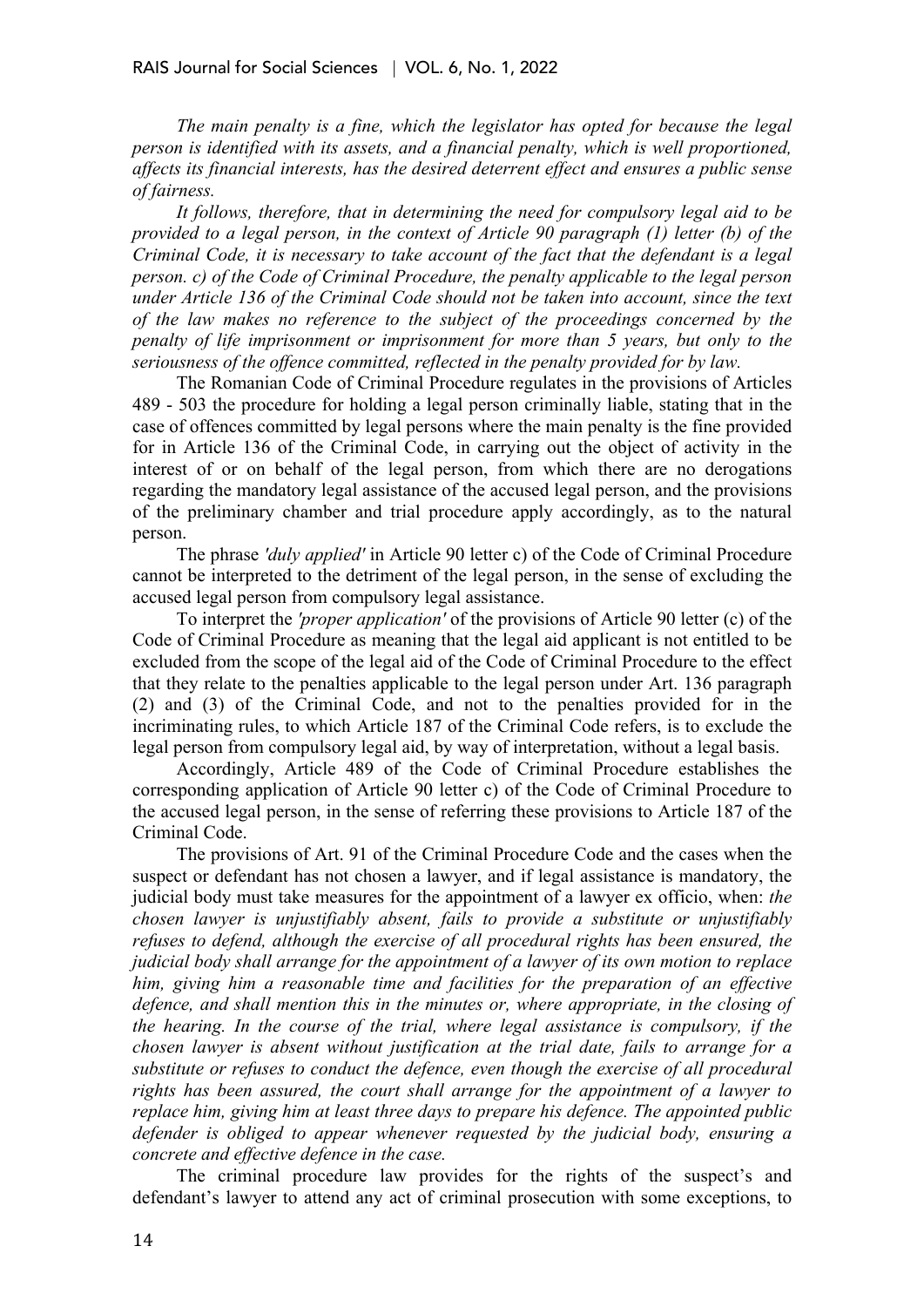request to be informed of the date and time of the criminal prosecution or the hearing by the judge of rights and freedoms and to participate in the hearing of any person in the case, to formulate complaints, requests and briefs. Once the case has reached the stage of trial, the defendant's lawyer shall have the right to consult the case file, to assist the defendant, to exercise the defendant's procedural rights and to be given the time and facilities necessary for the preparation and conduct of an effective defence. An essential right is also the right to consult the file in the sense that this can be done both by the lawyer of the parties and of the parties to the proceedings. This is done objectively, in the sense that the lawyer may note down data or information from the file, obtain photocopies at the client's expense, and in some cases, during the criminal proceedings, the prosecutor may restrict consultation of the file for up to 10 days (if criminal proceedings have been initiated), giving reasons.

The lawyer of the injured party, the civil party or the civilly liable party has rights similar to those of the suspect and the accused during *the criminal proceedings*, in the sense of the right to be present at any act of the criminal proceedings, the right to consult the documents in the file and to make requests and submit pleadings.

Also, *during the trial*, the lawyer of the injured person, the civil party and the party civilly liable shall exercise the rights of the person, assisted except for those which he or she exercises in person, the right to consult the file, and there are also situations in which legal assistance is mandatory if the injured person or the civil party is a person who lacks capacity or has limited capacity. It is possible for the judicial body to decide whether, for certain reasons, the persons referred to above are unable to defend themselves and to appoint a lawyer of its own motion.

Throughout the criminal proceedings, the suspect, the accused, the other parties and the injured party may be represented by a lawyer, except in cases where their presence is mandatory or deemed necessary by the prosecutor during the criminal proceedings or by the judge or the court during the trial.

In order to respect the right of defence when taking preventive measures (Art. 202 paragraph 4 of the Code of Criminal Procedure - detention; judicial control; judicial control on bail; house arrest; preventive arrest), it is mandatory that the suspect or defendant be assisted by a lawyer, chosen or appointed ex officio. This participation of the defendant's lawyer is mandatory so that the judicial bodies are obliged to take measures in this respect, being in line with Directive 2013/48 EU of the European Parliament and of the Council on the right of access to a lawyer in criminal proceedings and proceedings relating to the European Arrest Warrant. The legislator has provided in the provisions of Article 2241 of the Code of Criminal Procedure for information on the special conditions of execution of detention and preventive arrest ordered against a minor who, together with the information of the prosecution, is also informed of the right to special conditions of execution. This information is made not only to the minor (the person under 18 years of age) but also to the parents, or, where appropriate, to the guardian, curator or person in whose care or supervision the minor is temporarily placed. If these listed persons could not be found, or if informing them would affect the best interests of the minor or the conduct of the criminal proceedings, the information shall be given to another adult who is designated by the minor and accepted as such by the judicial body. If the juvenile does not designate another adult or is not accepted by the judicial body, the information shall be made by another person chosen by the judicial body, taking into account the best interests of the juvenile. It should also be pointed out that even where medical security measures are provisionally applied, the suspect or defendant is heard by the court only in the presence of a lawyer chosen or appointed by the court. This obligation of the judicial body to ensure the defence also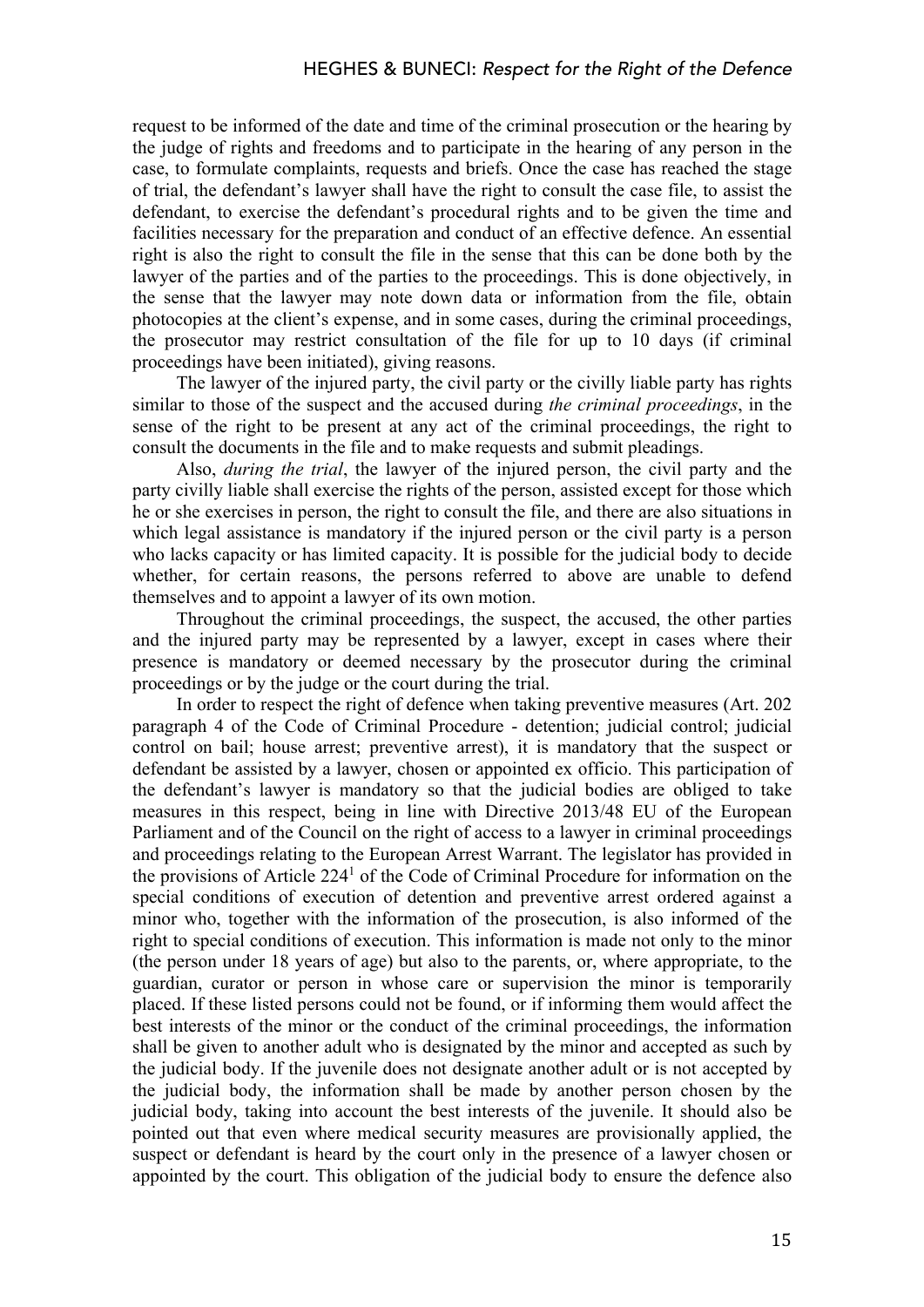exists in the case of the measure of compulsory medical treatment or provisional medical detention.

During the criminal prosecution phase, when a person is made aware of his status as a suspect, before his first hearing, when he is presented with the legal classification of the offence, he is informed of the provisions of Article 83 of the Code of Criminal Procedure, among which we can mention the right to have a lawyer of his choice, and if he does not appoint one in cases of compulsory assistance, the right to have a lawyer appointed by the court, the right to be informed of the offence for which he is being investigated and its legal classification. The same applies to respect for the right of defence and when criminal proceedings are initiated by the prosecutor under Article 309 of the Code of Criminal Procedure.

Ensuring the defence is also essential at the trial stage, so that the injured person, the defendant and the other parties can hire a lawyer and prepare their defence, including the provision of the necessary facilities for the preparation of an effective defence which must be in compliance with the reasonable time limit of the criminal proceedings. The provisions on the defence are similar not only in the first instance trial, both in the ordinary appeals (appeal and appeal) and in the extraordinary appeals (appeal for annulment, appeal in cassation, review and reopening of the criminal proceedings in the case of trial in default of the convicted person), since the provision of defence is made according to Article 356 of the Criminal Procedure Code throughout the trial, all the more so when legal assistance is mandatory.

## **3. Penalties for failure to respect the rights of the defence**

For violation of the legal provisions regulating the conduct of the criminal proceedings (*any violation of the provisions regulating the criminal prosecution, the preliminary chamber procedure, the trial in first instance and in ordinary and extraordinary appeals as well as the execution of criminal judgments*), the legislator has established sanctions that may lead to the nullity of the act under the conditions expressly provided for by the provisions of the Code of Criminal Procedure - art. 280-282, i.e. *relative nullities* concerning the non-compliance with the legal requirement that has brought a damage to the rights of the parties or the subjects of the proceedings that can only be removed by the dissolution of the act. This may be invoked: until the close of the preliminary chamber proceedings if the infringement occurred during the criminal proceedings or in the course of those proceedings; until the first trial date with the procedure legally completed, if the infringement occurred during the criminal proceedings, when the court was seized of an agreement to plead guilty; until the next trial date with the procedure completed if the infringement occurred during the trial. This relative nullity shall be covered if the person concerned has not invoked it within the time limit prescribed by law or has expressly waived it. From the perspective of *absolute nullity* they cannot be removed in any way (e.g. assistance by a lawyer of the suspect or defendant according to the provisions of Article 90 letter (c) of the Code of Criminal Procedure - mandatory legal assistance); they can be invoked at any stage of the criminal proceedings - in the prosecution phase, in the preliminary chamber procedure or during the trial (first instance, appeal or extraordinary appeal); they can be invoked by any party, main procedural subject, by the prosecutor or ex officio by the court. According to Art. 281 of the Code of Criminal Procedure, absolute nullities are applied when the provisions concerning: a) the composition of the trial panel, b) the material competence and personal competence according to the quality of the person of the prosecution body and the courts, c) the publicity of the trial session; d) the participation of the prosecutor, when his participation is mandatory according to the law; e) *the presence of the suspect or the accused* when his participation is mandatory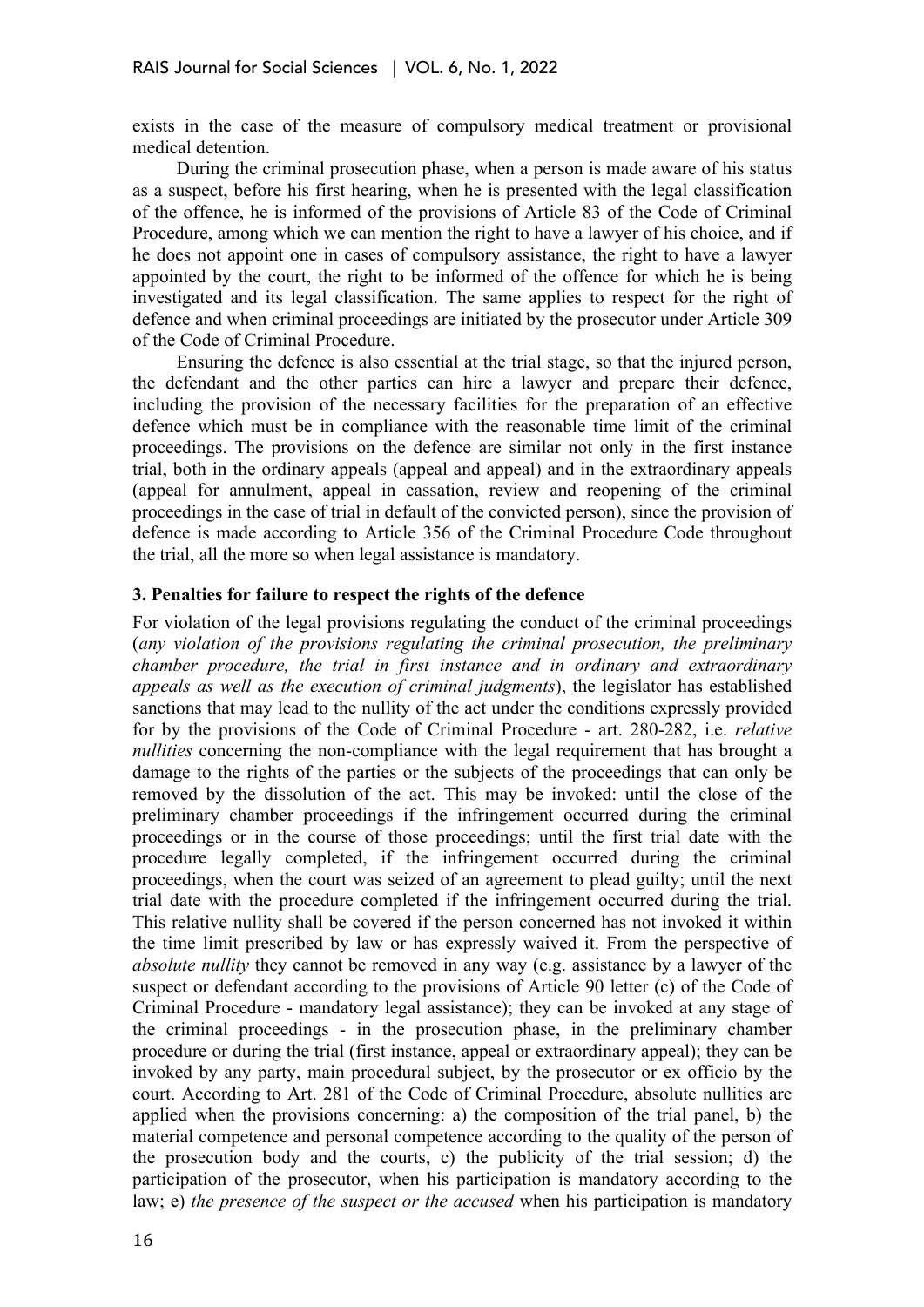according to the law; f) the assistance by the lawyer of the suspect or the accused as well as the other parties when the assistance is mandatory. This absolute nullity shall be established ex officio or upon request, and the violation of the provisions of Article 281 paragraph (1) letters a) - d) may be invoked at any stage of the criminal proceedings. The provisions of paragraph 1 letters e) to f) paragraph 4 must be invoked: a) before the end of the preliminary chamber proceedings if the violation occurred during the criminal proceedings or in the preliminary chamber proceedings; b) at any stage of the trial if the violation occurred during the trial; c) at any stage of the trial, regardless of the moment when the violation occurred, when the court has been seized with a plea agreement.

We consider, along with other authors (see in this regard Mateuț 2019, 1004) that the criminal procedural regulation establishes a discriminatory regime between the provisions set out in art. 281 paragraph 1 letter a) - d) and those provided for in paragraph 1 to letter e) - f) relating to the presence of the suspect or defendant when participation is mandatory, or the assistance by the lawyer of the suspect and the other parties when the assistance is mandatory under Article 90 of the Code of Criminal Procedure. For this reason, with reference to the provisions of Art. 281 para. 4 in which the way of regulation limits the term in which the absolute nullity of the procedural acts drawn up in the course of the criminal prosecution with violation of the right to defence, as well as in the preliminary chamber procedure, can be invoked, the Constitutional Court was referred to the Court because this was a minimization of this fundamental right, guaranteed and protected both by the Romanian Constitution and by the Convention for the Protection of Human Rights and Fundamental Freedoms. During the preliminary chamber procedure (which aims at verifying, after the committal for trial, the competence and legality of the referral to the court, as well as the legality of the administration of evidence and the performance of acts by the prosecution bodies), according to Article 344 paragraph (3) of the Code of Criminal Procedure, in the cases provided for in Article 90 of the same act, the preliminary chamber judge shall arrange for the appointment of a defence counsel ex officio and shall determine, depending on the complexity and peculiarities of the case, the time limit within which the defence counsel may submit written requests and exceptions regarding the legality of the court's referral, the legality of the administration of evidence and the performance of acts by the prosecution bodies. Failure to appoint a public defender is punishable by absolute nullity under Article 281 paragraph (1) letter f) of the same code. The Constitutional Court has ruled that *"nullity is an extreme procedural sanction, which intervenes only when other remedies are not possible".* Thus, the significance of the protected public interest is circumscribed by the right to defence of the persons in the legal hypothesis described, for which the legislator has provided by mandatory rule, on the one hand, the provision of legal assistance ex officio and, on the other hand, the sanction of absolute nullity in the event of non-compliance.

From an analysis of the text of the law under criticism, namely Article 281 paragraph (4) letter (a) of the Code of Criminal Procedure, it follows that the violation of the right to legal assistance of the court of first instance during the preliminary chamber proceedings may be invoked only until the conclusion of the preliminary chamber proceedings. The author of the exception considered that, despite the particular importance given to this right - highlighted by the application of the maximum sanction, i.e., *absolute nullity*, in the event of its non-observance by the preliminary chamber judge, the text of the law limits the right to claim absolute nullity, even at the end of the phase of the criminal proceedings in which the accused did not enjoy this right. Thus, entitled to a lawyer of his own motion, the defendant will not have access to the defence and will not have the possibility to invoke nullity at a later stage, since the time limit for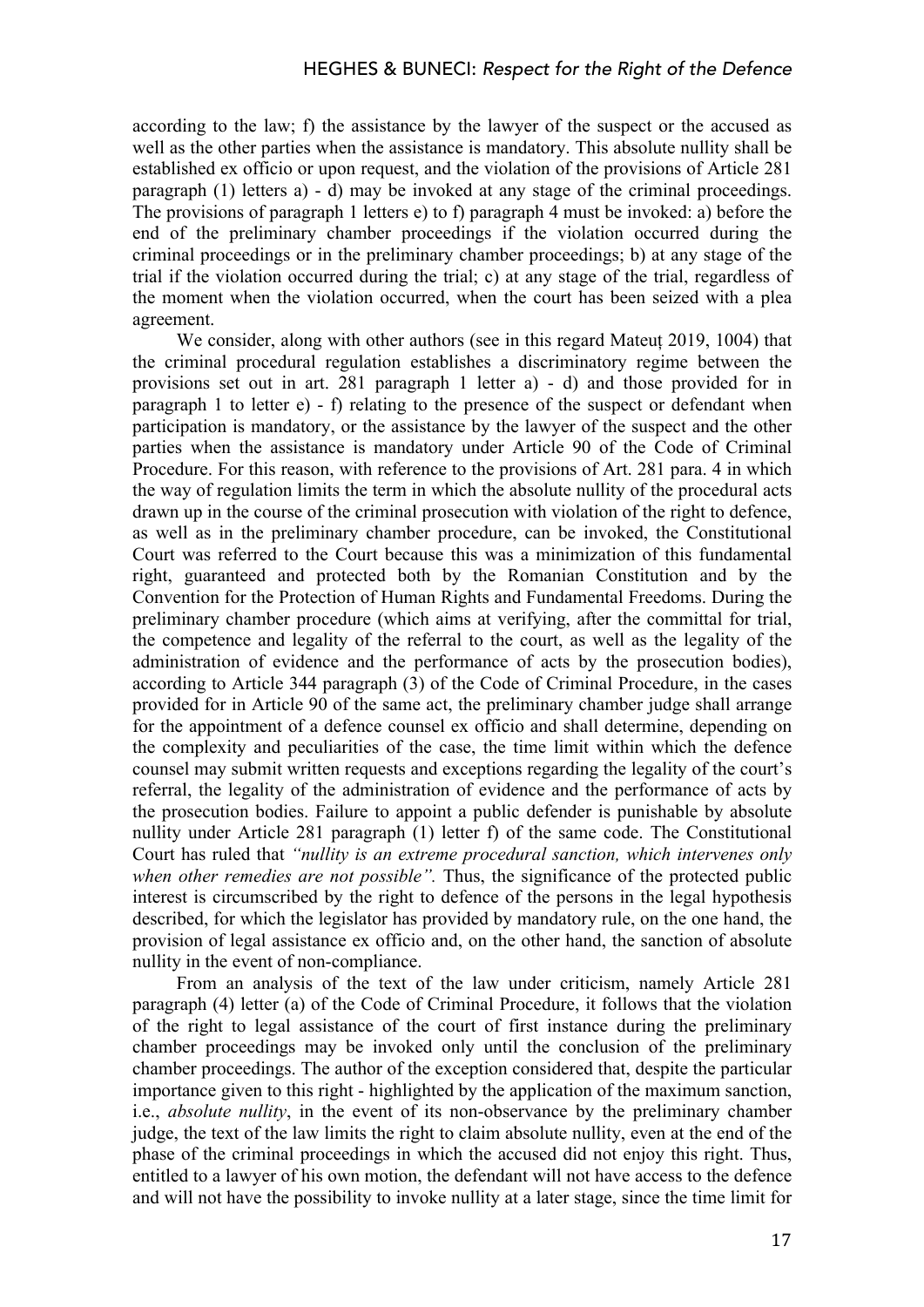the lapse of time has expired. In this respect, the right to a lawyer of the court of first instance at the stage of the preliminary proceedings is devoid of content, which affects both the fundamental principle of legality and the fundamental right to a defence provided by a lawyer of the court of first instance in the cases expressly provided for by law, all the more so since, in cases of absolute nullity, the procedural harm is presumed *iuris et de iure*, there being no requirement to prove its existence.

The Constitutional Court by Decision No. 88/2019 (published in the Official Gazette, Part I, No. 499 of 20.06.2019) admitted the exception of unconstitutionality of the provisions of Article 281 para. 4 letter a) of the Code of Criminal Procedure in relation to Art. 281 para. 1 letter f of the same normative act, with the following reasoning: *in the case of violation of a provision subject to the sanction of absolute nullity, there is always the procedural harm required by law, that the existence of such harm does not need to be proven, as well as its non-existence cannot be proven, the occurrence of harm being therefore under the power of a legal presumption juris et de jure. However, a sanction which always implies the existence of an injury which cannot be removed in any way can protect only those provisions which guarantee to the highest degree the establishment of the truth or which ensure the effective realization of the rights of the parties. In the case of absolute nullity, therefore, all the provisions subject*  to that sanction are provisions which, by the will of the law, guarantee the *establishment of the truth or ensure the rights of the parties, without it being necessary to assess and argue whether the unlawfulness of the judgment under appeal falls within that ground for setting aside. Absolute nullity is characterized by the fact that the harm is based on absolute legal presumptions, the violation of the law having serious and direct consequences for the achievement of the purpose of the criminal proceedings. The Court finds that the exercise of the right to a defence, enshrined in the constitutional provisions of Article 24, must be effective, which means that in certain cases the presence of a lawyer is a necessary element in establishing the effectiveness of that right. This is because the 'assistance' of the defendant by the lawyer means not only the physical presence of the defendant in the cases provided for by law, but also the 'provision of legal assistance', i.e. the giving of advice to the defendant on what to do in the proceedings and the exercise of the defendant's procedural rights. However, the Court considers that, by regulating a case in which legal assistance is mandatory, the legislature has presumed that the right to a defence can be exercised effectively only in the presence of a lawyer. The Court finds that the legislature presumed that it was in the interests of justice to make legal aid compulsory in the cases expressly provided for by law, since infringement of the provisions relating to compulsory legal aid would result in infringement of the right to a fair trial. In that context, the Court observes that by legislating a time-limit within which absolute nullity may be pleaded in the event of non-attendance by a lawyer, even though the law provides that it is mandatory, a contradictory situation arises. Thus, the legislator establishes a time-limit which limits the possibility of invoking absolute nullity, even though it is absolutely presumed that the person present at the hearing requires the assistance of a lawyer in order to be able to make an effective defence, a defence which includes invoking nullity. However, even in the case law of the courts, it has been held that the right to an effective defence is central to the criminal trial, its importance being that all other rights would remain derisory without procedural guarantees, and the judicial authorities are obliged to ensure this right. Effective defence is a guarantee, a sure prerequisite for the objective and complete investigation of evidence, a sine qua non for the discovery of the truth, the defence of the legal rights and interests of the accused, creating the necessary conditions for the delivery of a legal and sound judgment. In those circumstances, the Court finds that, by introducing a time-limit within which the plea of absolute nullity*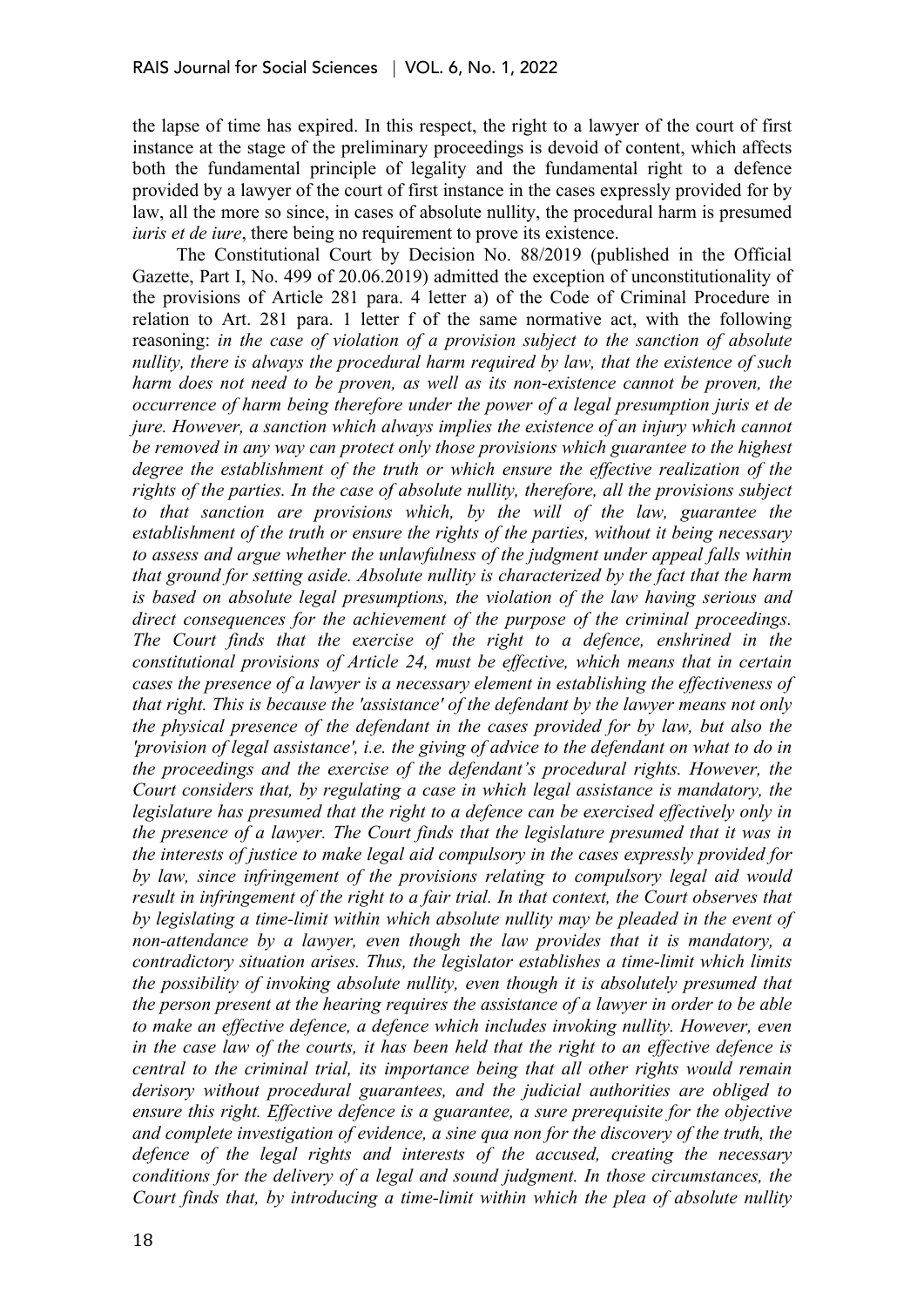*may be raised in the event of non-attendance by a lawyer at the preliminary chamber stage, even though the law provided that that was mandatory, the legislature renders meaningless the very fundamental right to a defence, which is guaranteed by the assistance of a lawyer appointed by the court of its own motion in the cases expressly provided for by law. Thus, although the legislature imposes absolute nullity on the judicial body for failure to comply with that obligation, the applicable sanction appears to be ineffective if a time-limit is imposed (conclusion of the preliminary ruling procedure) within which the absolute nullity arising from the failure to comply with the provision concerning the obligation to be assisted by a lawyer at the preliminary ruling stage may be invoked.*

## **Conclusions**

From the above, it is clear that the legal provisions mentioned in the European Union law and the Romanian domestic legal provisions on the right of defence, give to the parties and defendants the right to defend themselves or to be assisted by a lawyer, the right to be given the time and facilities necessary to prepare their defence, to be informed immediately of the acts committed, the legal framework, and that this right is fully and effectively exercised by the parties and the main defendants throughout the criminal proceedings. We also consider it necessary to regulate the *legal assistance of witnesses* in criminal procedure legislation, as in other foreign legislation (France, the Anglo-Saxon system), because in many cases those who are called as witnesses to give declarations to *judicial bodies* (criminal investigation body, prosecutor, courts) want to be assisted by a lawyer. It should be noted that the Romanian Code of Criminal Procedure does not prohibit the witness to be assisted by a lawyer, in most cases both in the criminal investigation and in court the judicial bodies accept the witness to be heard in the presence of the chosen lawyer, but by legislating legal assistance to the witness, the provisions of Article 6 of the ECHR would be fully respected also for other procedural subjects of which the witness is part (Article 34 of the Code of Criminal Procedure).

#### **References**

- Charter of Fundamental Rights of the European Union, published in the Official Journal of the European Union No C 326/391 of 26.10.2012.
- Code of Criminal Procedure (Law No 135/2010, published in the Official Gazette, Part I, No 486 of 15 July 2010).
- Constitutional Court Decision no. 88/2019, published in the Official Gazette, Part I, no. 499 of 20.06.2019.
- Convention for the Protection of Human Rights and Fundamental Freedoms. Council of Europe Treaty Series 005. Strasbourg: Council of Europe.
- Decision No 21/2016 of the High Court of Cassation and Justice published in the Official Gazette, Part I, No 884/04.11.2016.
- Directive (EU) 2016/1919 of the European Parliament and of the Council of 26 October 2016 on free legal aid for suspects and accused persons in criminal proceedings and for persons wanted for European Arrest Warrant proceedings (published in Official Journal of the European Union L 297/1 of 4.11.2016).
- Directive (EU) 2016/343 of the European Parliament and of the Council of 9 March 2016 on strengthening certain aspects of the presumption of innocence and the right to be present at trial in criminal proceedings (published in Official Journal of the European Union L 65/1 of 11.3.2016).
- Directive (EU) 2016/800 of the European Parliament and of the Council of 11 May 2016 on procedural safeguards for children who are suspects or accused persons in criminal proceedings (published in Official Journal of the European Union L 132/1 of 11.05.2016).
- Directive 2012/13/EU of the European Parliament and of the Council of 22 May 2012 on the right to information in criminal proceedings (published in the Official Journal of the European Union No L 142/1 of 01.06.2012).